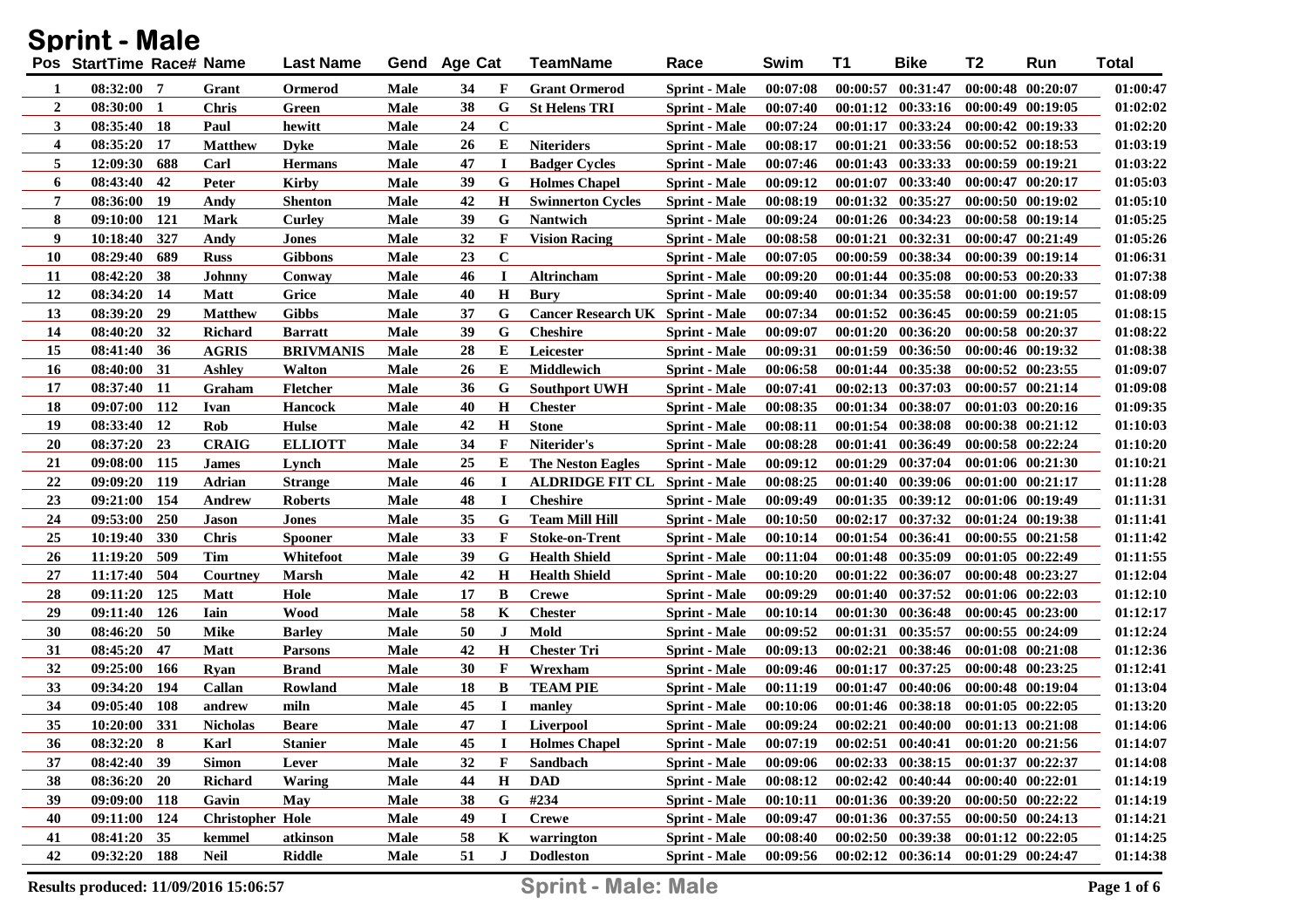|    | Pos StartTime Race# Name |            |                             | <b>Last Name</b>   |             | Gend Age Cat |              | TeamName                                 | Race                 | Swim     | <b>T1</b> | <b>Bike</b>                                 | T <sub>2</sub>        | Run                   | <b>Total</b> |
|----|--------------------------|------------|-----------------------------|--------------------|-------------|--------------|--------------|------------------------------------------|----------------------|----------|-----------|---------------------------------------------|-----------------------|-----------------------|--------------|
| 43 | 09:48:40 237             |            | Keith                       | Withey             | Male        | 51           | J            | <b>Moreton</b>                           | <b>Sprint</b> - Male | 00:10:15 |           | $00:01:49$ $00:38:10$                       |                       | $00:01:08$ $00:23:16$ | 01:14:38     |
| 44 | 09:28:40 177             |            | <b>Mathew</b>               | Vaughan            | Male        | 40           | H            | <b>Crewe</b>                             | <b>Sprint</b> - Male | 00:10:29 |           | 00:01:44 00:38:48                           | $00:03:45$ $00:19:58$ |                       | 01:14:44     |
| 45 | 08:33:00                 | <b>10</b>  | Smith                       | David              | Male        | 59           | K            | Rossendale Triathlon Sprint - Male       |                      | 00:09:50 |           | 00:02:00 00:38:47                           |                       | $00:01:00$ $00:23:14$ | 01:14:51     |
| 46 | 10:07:00                 | 292        | Adrian                      | <b>Morley</b>      | Male        | 46           | T            | <b>Manchester</b>                        | <b>Sprint</b> - Male | 00:13:47 |           | 00:02:26 00:39:02                           | $00:00:54$ $00:19:02$ |                       | 01:15:11     |
| 47 | 08:42:00                 | 37         | Gregg                       | <b>Plimley</b>     | <b>Male</b> | 42           | $\mathbf H$  | <b>Moreton</b>                           | <b>Sprint</b> - Male | 00:09:49 |           | 00:01:40 00:40:27                           |                       | $00:01:03$ $00:22:13$ | 01:15:12     |
| 48 | 09:52:20                 | 248        | <b>Tim</b>                  | Farmer             | <b>Male</b> | 38           | G            | Liverpool                                | <b>Sprint</b> - Male | 00:14:31 |           | 00:04:32 00:47:16                           |                       | $00:02:01$ $00:06:57$ | 01:15:17     |
| 49 | 09:28:20                 | 176        | <b>Alex</b>                 | Pill               | <b>Male</b> | 42           | $\mathbf H$  | Runcorn                                  | <b>Sprint</b> - Male | 00:09:42 |           | 00:03:31 00:38:17                           | $00:00:57$ $00:22:55$ |                       | 01:15:22     |
| 50 | 09:54:40                 | 255        | Kelvin                      | <b>Sole</b>        | <b>Male</b> | 35           | G            | <b>Blackburn</b>                         | <b>Sprint</b> - Male | 00:08:55 |           | $00:02:22$ $00:39:40$                       | $00:01:15$ $00:23:11$ |                       | 01:15:23     |
| 51 | 09:17:40                 | 144        | <b>David</b>                | Palmer             | <b>Male</b> | 33           | F            | <b>Sale</b>                              | <b>Sprint</b> - Male | 00:09:49 |           | $00:02:05$ $00:39:20$                       | $00:01:41$ $00:22:38$ |                       | 01:15:33     |
| 53 | 09:16:40                 | 141        | james                       | bentall            | Male        | 37           | G            | westhoughton                             | <b>Sprint</b> - Male | 00:11:17 |           | 00:02:17 00:38:36                           | $00:01:53$ $00:21:45$ |                       | 01:15:48     |
| 52 | 08:34:40 15              |            | Jonathan                    | <b>Bowl</b>        | Male        | 41           | $\mathbf H$  | <b>Stockport</b>                         | <b>Sprint - Male</b> | 00:10:18 |           | $00:01:12$ $00:42:06$                       | 00:00:46 00:21:26     |                       | 01:15:48     |
| 54 | 09:10:40                 | 123        | <b>Martin</b>               | <b>Bedwin</b>      | <b>Male</b> | 49           | <b>I</b>     | <b>Stratford upon Avon Sprint - Male</b> |                      | 00:09:45 |           | $00:02:19$ $00:38:20$                       | $00:01:25$ $00:24:00$ |                       | 01:15:49     |
| 55 | 09:06:20                 | <b>110</b> | <b>Richard</b>              | Graybrook          | Male        | 47           | $\mathbf I$  | Nantwich                                 | <b>Sprint</b> - Male | 00:10:17 |           | 00:02:09 00:38:53                           | $00:01:02$ $00:23:29$ |                       | 01:15:50     |
| 56 | 08:39:40                 | 30         | <b>Mark</b>                 | <b>Williams</b>    | <b>Male</b> | 40           | $\mathbf H$  | <b>Jesters</b>                           | <b>Sprint</b> - Male | 00:08:47 |           | 00:01:36 00:38:08                           | 00:01:49 00:25:31     |                       | 01:15:51     |
| 57 | 09:18:20                 | 146        | Jon                         | <b>Shaw</b>        | <b>Male</b> | 44           | $\mathbf H$  | <b>Church Lawton</b>                     | <b>Sprint</b> - Male | 00:09:58 |           | $00:02:08$ $00:37:48$                       | $00:01:29$ $00:24:41$ |                       | 01:16:04     |
| 58 | 09:19:00                 | 132        | <b>Neil</b>                 | Oakes              | Male        | 36           | G            | <b>Mersey Tri</b>                        | <b>Sprint</b> - Male | 00:11:10 |           | 00:01:58 00:41:04                           | $00:00:58$ $00:20:55$ |                       | 01:16:05     |
| 59 | 08:47:40                 | -54        | Andrew                      | <b>Fenton</b>      | <b>Male</b> | 33           | $\mathbf F$  | <b>Stockport</b>                         | <b>Sprint</b> - Male | 00:08:55 |           | 00:01:27 00:41:49                           | $00:00:53$ $00:23:10$ |                       | 01:16:14     |
| 60 | 09:14:40                 | 135        | <b>Chris</b>                | <b>Mackay</b>      | <b>Male</b> | 34           | F            | <b>Bury</b>                              | <b>Sprint - Male</b> | 00:11:12 |           | 00:02:24 00:40:24                           |                       | $00:01:15$ $00:21:03$ | 01:16:18     |
| 61 | 09:20:20                 | 152        | Frank                       | Gee                | Male        | 34           | $\mathbf{F}$ | <b>Marie Curie</b>                       | <b>Sprint</b> - Male | 00:09:45 |           | 00:02:11 00:39:47                           |                       | 00:01:08 00:23:31     | 01:16:22     |
| 62 | 10:22:00                 | 337        | Jonathan                    | Parr               | Male        | 43           | $\mathbf H$  | <b>Bleasdale</b>                         | <b>Sprint</b> - Male | 00:10:18 |           | 00:02:53 00:37:57                           | 00:01:33 00:23:50     |                       | 01:16:31     |
| 63 | 09:20:40                 | 153        | <b>Thomas</b>               | <b>Holmes</b>      | Male        | 17           | B            | <b>Tilston</b>                           | <b>Sprint</b> - Male | 00:09:43 |           | 00:01:57 00:39:49                           | $00:01:01$ $00:24:17$ |                       | 01:16:47     |
| 64 | 09:09:40                 | 120        | <b>Richard</b>              | <b>Albel</b>       | Male        | 37           | G            | <b>Jesters</b>                           | <b>Sprint</b> - Male | 00:09:55 |           | $00:01:58$ $00:40:03$                       | 00:00:52 00:24:17     |                       | 01:17:05     |
| 65 | 09:12:00                 | 111        | Paul                        | Green              | Male        | 44           | $\mathbf H$  | Ewloe                                    | <b>Sprint - Male</b> | 00:08:45 |           | $00:03:15$ $00:39:40$                       | $00:01:25$ $00:24:02$ |                       | 01:17:07     |
| 66 | 09:16:00                 | 139        | <b>Thomas</b>               | Walker             | Male        | 22           | $\mathbf C$  | <b>Marie Curie</b>                       | <b>Sprint</b> - Male | 00:10:21 |           | 00:02:27 00:42:43                           | 00:00:41 00:21:28     |                       | 01:17:40     |
| 67 | 08:43:20                 | 41         | Greg                        | Houghton           | Male        | 30           | $\mathbf F$  | <b>Market Drayton</b>                    | <b>Sprint</b> - Male | 00:08:22 |           | 00:02:06 00:41:53                           |                       | $00:01:20$ $00:24:00$ | 01:17:41     |
| 68 | 09:55:00                 | 256        | <b>Christopher Stuttard</b> |                    | Male        | 42           | $\mathbf H$  | <b>Darwen</b>                            | <b>Sprint</b> - Male | 00:09:18 |           | 00:03:00 00:39:10                           | $00:01:14$ $00:25:35$ |                       | 01:18:17     |
| 69 | 08:47:00                 | 52         | Lee                         | <b>Parsons</b>     | Male        | 37           | G            | <b>WIGAN</b>                             | <b>Sprint</b> - Male | 00:09:50 |           | 00:02:39 00:40:37                           |                       | 00:01:01 00:24:17     | 01:18:24     |
| 70 | 08:38:40                 | 27         | <b>Robert</b>               | <b>Burns</b>       | Male        | 30           | $\mathbf F$  | <b>Buckley</b>                           | <b>Sprint</b> - Male | 00:08:39 |           | $00:03:15$ $00:40:43$                       |                       | 00:01:21 00:24:43     | 01:18:41     |
| 71 | 10:21:00                 | 334        | <b>Neil</b>                 | <b>Dalleywater</b> | Male        | 51           | J            | Ruthin                                   | <b>Sprint</b> - Male | 00:13:37 |           | 00:02:36 00:39:42                           |                       | 00:01:59 00:20:50     | 01:18:44     |
| 72 | 09:59:40                 | 270        | <b>Michael</b>              | <b>Spencer</b>     | Male        | 43           | $\mathbf H$  | <b>Blackburn</b>                         | <b>Sprint</b> - Male | 00:10:47 |           | 00:03:10 00:41:19                           | $00:00:44$ $00:22:58$ |                       | 01:18:58     |
| 73 | 09:52:40                 | 249        | Kevin                       | Rhone              | Male        | 35           | G            | <b>Novus</b>                             | <b>Sprint</b> - Male | 00:11:04 |           | $00:03:26$ $00:40:25$                       | $00:01:23$ $00:22:48$ |                       | 01:19:06     |
| 74 | 09:19:20                 | 149        | <b>Marlon</b>               | Morais             | Male        | 34           | $\mathbf F$  | Rochdale Triathlon C Sprint - Male       |                      | 00:12:15 |           | $00:02:18$ $00:39:51$                       | 00:01:07 00:23:39     |                       | 01:19:10     |
| 75 | 08:31:20                 | - 5        | <b>Jack</b>                 | <b>McGarry</b>     | Male        | 22           | $\mathbf C$  | <b>Novus</b>                             | <b>Sprint</b> - Male | 00:06:42 |           | $00:01:12$ $00:46:28$                       |                       | 00:00:46 00:24:09     | 01:19:17     |
| 76 | 10:19:20                 | 329        | <b>Nicholas</b>             | <b>Roberts</b>     | Male        | 50           | J            | <b>Stockport</b>                         | <b>Sprint</b> - Male | 00:10:42 |           | 00:02:16 00:36:52                           |                       | $00:01:51$ $00:27:45$ | 01:19:26     |
| 77 | 08:38:20                 | 26         | dan                         | rothschild         | Male        | 40           | $\mathbf H$  | <b>Manchester</b>                        | <b>Sprint</b> - Male | 00:08:51 |           | 00:01:57 00:39:09                           |                       | 00:01:07 00:28:23     | 01:19:27     |
| 78 | 09:42:00 217             |            | <b>Ben</b>                  | Parslow            | Male        | 16           | A            | <b>Cancer Research UK Sprint - Male</b>  |                      | 00:10:57 |           | $00:01:51$ $00:41:20$                       | $00:00:40$ $00:24:41$ |                       | 01:19:29     |
| 79 | $09:27:40$ 174           |            | <b>Darren</b>               | <b>Jackson</b>     | Male        | 49           | $\bf{I}$     | cheshire                                 | <b>Sprint - Male</b> | 00:11:04 |           | $00:02:30$ $00:40:15$ $00:01:54$ $00:23:58$ |                       |                       | 01:19:41     |
| 80 | $09:29:20$ 179           |            | Mike                        | Oxton              | Male        | 43           | H            | Cancer Research UK Sprint - Male         |                      | 00:12:15 |           | $00:02:24$ $00:40:31$                       | $00:01:25$ $00:23:13$ |                       | 01:19:48     |
| 81 | 09:22:00 157             |            | <b>Steve</b>                | <b>Dougherty</b>   | Male        | 48           | I            | <b>FRODSHAM</b>                          | <b>Sprint - Male</b> | 00:10:12 |           | $00:02:17$ $00:42:28$                       |                       | 00:01:14 00:23:43     | 01:19:54     |
| 82 | 11:19:00                 | 508        | Colin                       | Dovle              | Male        | 46           | $\bf{I}$     | <b>Health Shield</b>                     | <b>Sprint - Male</b> | 00:10:37 |           | $00:02:15$ $00:40:58$                       |                       | 00:00:54 00:25:17     | 01:20:01     |
| 83 | 10:19:00 328             |            | <b>Chris</b>                | Lloyd              | Male        | 44           | $\mathbf H$  | <b>Chester</b>                           | <b>Sprint - Male</b> | 00:16:01 |           | $00:02:09$ $00:38:03$                       |                       | 00:01:10 00:22:51     | 01:20:14     |
| 84 | $08:36:40$ 21            |            | <b>Matt</b>                 | <b>Boot</b>        | Male        | 41           | H            | <b>Delamere Spartans</b>                 | <b>Sprint - Male</b> | 00:12:09 |           | $00:02:22$ $00:42:21$                       |                       | 00:00:43 00:22:42     | 01:20:17     |
| 85 | 09:36:20 200             |            | <b>Richard</b>              | Line               | Male        | 50           | J            | <b>Biddulph</b>                          | <b>Sprint - Male</b> | 00:11:28 |           | $00:02:57$ $00:41:08$                       | 00:01:04 00:23:40     |                       | 01:20:17     |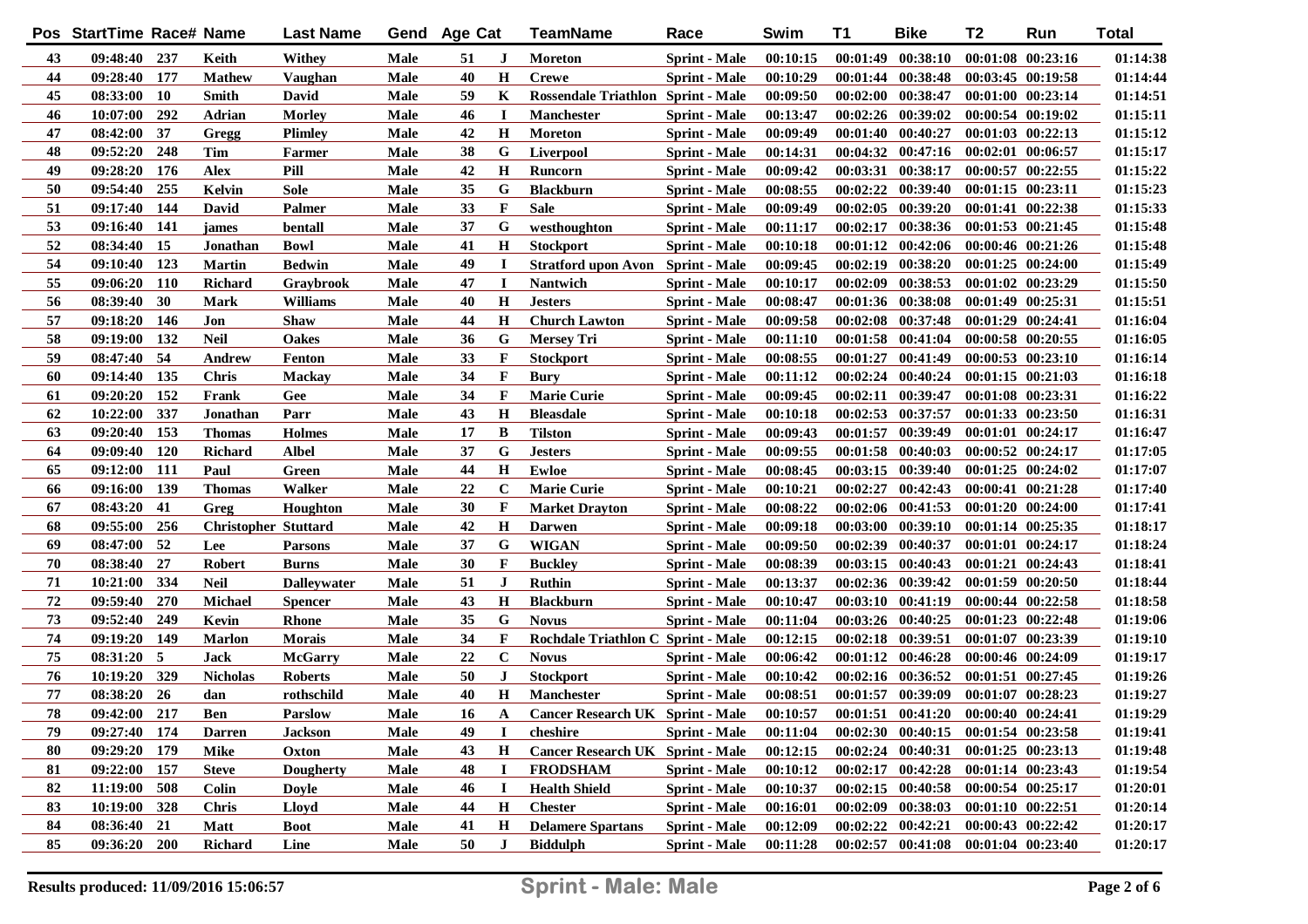|            | Pos StartTime Race# Name |            |                      | <b>Last Name</b> | Gend        | <b>Age Cat</b> |              | TeamName                                   | Race                 | Swim     | T1       | <b>Bike</b>           | T2                    | Run                   | <b>Total</b> |
|------------|--------------------------|------------|----------------------|------------------|-------------|----------------|--------------|--------------------------------------------|----------------------|----------|----------|-----------------------|-----------------------|-----------------------|--------------|
| 86         | 09:39:20 209             |            | Tim                  | Dixon            | Male        | 35             | G            | <b>Preston</b>                             | <b>Sprint</b> - Male | 00:12:23 | 00:02:09 | 00:39:04              |                       | 00:01:08 00:25:33     | 01:20:17     |
| 87         | 09:26:00                 | 169        | <b>James</b>         | <b>Balshaw</b>   | Male        | 24             | C            | <b>Cancer Research UK Sprint - Male</b>    |                      | 00:11:18 |          | $00:03:07$ $00:42:49$ | $00:01:21$ $00:21:51$ |                       | 01:20:26     |
| 88         | 09:57:00                 | 262        | John                 | <b>Fifer</b>     | Male        | 50             | J.           | Nantwich                                   | <b>Sprint</b> - Male | 00:11:03 |          | 00:03:54 00:39:46     | 00:01:58 00:23:49     |                       | 01:20:30     |
| 89         | 09:25:40                 | 168        | <b>TJ</b>            | <b>Woods</b>     | Male        | 25             | E            | <b>Tarporley</b>                           | <b>Sprint</b> - Male | 00:10:25 |          | $00:02:14$ $00:40:26$ | $00:01:16$ $00:26:14$ |                       | 01:20:35     |
| 90         | 08:43:00                 | 40         | Lee                  | <b>Dooling</b>   | <b>Male</b> | 44             | $\mathbf H$  | <b>Darwen</b>                              | <b>Sprint</b> - Male | 00:08:33 |          | $00:02:11$ $00:41:58$ | $00:01:28$ $00:26:27$ |                       | 01:20:37     |
| 91         | 09:17:20                 | 143        | <b>Matt</b>          | Gower            | Male        | 37             | G            | <b>Nantwich</b>                            | <b>Sprint</b> - Male | 00:11:26 |          | 00:02:49 00:41:07     | 00:01:43 00:23:36     |                       | 01:20:41     |
| 92         | 09:51:00                 | 244        | <b>Russell</b>       | Reardon          | Male        | 47             | I            | <b>Staffordshire</b>                       | <b>Sprint</b> - Male | 00:12:39 |          | 00:01:16 00:40:35     | 00:01:03 00:25:09     |                       | 01:20:42     |
| 93         | 09:30:20                 | 182        | Kevin                | <b>Hughes</b>    | <b>Male</b> | 54             | $\mathbf{J}$ | <b>Cheadle</b>                             | <b>Sprint</b> - Male | 00:10:35 |          | 00:03:29 00:41:04     | $00:01:21$ $00:24:20$ |                       | 01:20:49     |
| 94         | 08:37:00                 | 22         | Andrew               | <b>Stockwell</b> | Male        | 39             | G            | <b>Nantwich</b>                            | <b>Sprint - Male</b> | 00:08:26 |          | 00:02:33 00:43:23     | $00:02:05$ $00:24:24$ |                       | 01:20:51     |
| 95         | 09:37:00                 | 202        | Ian                  | Verow            | <b>Male</b> | 40             | $\bf H$      | <b>Stoke on trent</b>                      | <b>Sprint</b> - Male | 00:09:32 |          | 00:02:35 00:43:23     | $00:02:39$ $00:22:48$ |                       | 01:20:57     |
| 96         | 09:57:40                 | 264        | John                 | <b>Hughes</b>    | <b>Male</b> | 46             | $\bf{I}$     | <b>Merseyside</b>                          | <b>Sprint - Male</b> | 00:12:35 |          | 00:03:58 00:38:47     | 00:01:46 00:23:54     |                       | 01:21:00     |
| 97         | 10:05:00                 | 286        | <b>Neil</b>          | Kavanagh         | Male        | 47             | 1            | Warrington                                 | <b>Sprint</b> - Male | 00:10:49 |          | 00:03:33 00:38:45     | 00:01:53 00:26:04     |                       | 01:21:04     |
| 98         | 09:46:20                 | 230        | <b>Steve</b>         | <b>Farnell</b>   | Male        | 41             | $\bf H$      | <b>Sandbach Striders</b>                   | <b>Sprint</b> - Male | 00:14:17 |          | 00:02:19 00:41:11     | $00:01:05$ $00:22:16$ |                       | 01:21:08     |
| 99         | 09:44:40                 | 225        | John                 | Price            | Male        | 52             | J            | <b>Market Drayton</b>                      | <b>Sprint</b> - Male | 00:12:13 |          | 00:03:48 00:41:13     | $00:00:52$ $00:23:04$ |                       | 01:21:10     |
| <b>100</b> | 09:20:00                 | 151        | <b>Mike</b>          | Foran            | Male        | 47             | 1            | <b>Bury</b>                                | <b>Sprint</b> - Male | 00:10:31 |          | 00:03:07 00:40:10     | $00:01:25$ $00:25:58$ |                       | 01:21:11     |
| 101        | 09:40:40                 | 213        | <b>Mike</b>          | Reardon          | Male        | 26             | Е            | <b>Shropshire</b>                          | <b>Sprint</b> - Male | 00:09:22 |          | 00:01:31 00:40:52     |                       | $00:01:16$ $00:28:10$ | 01:21:11     |
| 102        | 09:19:40                 | 150        | <b>Mike</b>          | <b>Donlevy</b>   | Male        | 49             | $\bf I$      | Lauder                                     | <b>Sprint</b> - Male | 00:10:35 |          | $00:02:47$ $00:41:10$ |                       | $00:01:36$ $00:25:15$ | 01:21:23     |
| 103        | 09:06:00                 | 109        | Ashley               | gaunt            | Male        | 43             | $\mathbf H$  | Sandbach                                   | <b>Sprint</b> - Male | 00:09:42 |          | 00:02:53 00:42:24     | $00:01:23$ $00:25:08$ |                       | 01:21:30     |
| 104        | 09:23:20                 | -161       | christopher loughlin |                  | Male        | 60             | L            | <b>Tarporley</b>                           | <b>Sprint</b> - Male | 00:10:58 |          | 00:02:02 00:42:34     | $00:01:03$ $00:24:57$ |                       | 01:21:34     |
| 105        | 09:36:40                 | 201        | David                | <b>McCabe</b>    | Male        | 25             | Е            | <b>Macclesfield</b>                        | <b>Sprint</b> - Male | 00:11:42 |          | 00:03:53 00:41:39     |                       | $00:01:17$ $00:23:19$ | 01:21:50     |
| 106        | 09:47:00                 | 232        | Leigh                | <b>Mckendry</b>  | Male        | 45             | I            | <b>Deeside</b>                             | <b>Sprint</b> - Male | 00:14:30 | 00:02:27 | 00:38:57              |                       | $00:01:35$ $00:24:36$ | 01:22:05     |
| 107        | 09:33:00                 | <b>190</b> | Andy                 | <b>Decaso</b>    | Male        | 47             | $\bf I$      | <b>Cheadle</b>                             | <b>Sprint</b> - Male | 00:11:27 |          | $00:03:51$ $00:41:08$ |                       | $00:01:32$ $00:24:10$ | 01:22:08     |
| 108        | 09:45:20                 | 227        | roy                  | tatlock          | Male        | 60             | L            | <b>BOLTON</b>                              | <b>Sprint</b> - Male | 00:11:23 | 00:03:09 | 00:42:37              |                       | $00:00:47$ $00:24:16$ | 01:22:12     |
| 109        | 10:08:40                 | 297        | <b>Chris</b>         | Walford          | Male        | 48             | 1            | <b>Novus</b>                               | <b>Sprint</b> - Male | 00:11:11 |          | $00:02:55$ $00:41:57$ |                       | $00:00:59$ $00:25:16$ | 01:22:18     |
| <b>110</b> | 09:39:00                 | 208        | Ian                  | Culshaw          | Male        | 49             | П            | <b>Heswall</b>                             | <b>Sprint</b> - Male | 00:11:33 |          | $00:02:34$ $00:41:03$ |                       | $00:01:17$ $00:25:53$ | 01:22:20     |
| <b>111</b> | 10:10:00                 | 301        | <b>Richard</b>       | Wakefield        | Male        | 33             | F            | Stoke-on-Trent                             | <b>Sprint</b> - Male | 00:11:49 |          | $00:02:14$ $00:40:35$ |                       | $00:01:16$ $00:26:26$ | 01:22:20     |
| 112        | 09:40:00                 | 211        | <b>Michael</b>       | Power            | Male        | 31             | $\mathbf F$  | Altrincham                                 | <b>Sprint</b> - Male | 00:10:05 |          | $00:02:22$ $00:44:11$ |                       | 00:01:16 00:24:29     | 01:22:23     |
| 113        | 08:50:00                 | 51         | <b>Harry</b>         | Colson           | Male        | 46             | 1            | Bury                                       | <b>Sprint</b> - Male | 00:09:01 |          | $00:02:03$ $00:44:10$ |                       | $00:01:16$ $00:26:14$ | 01:22:44     |
| 114        | 09:07:40                 | 114        | <b>Simon</b>         | Jackson          | Male        | 39             | G            | <b>Lilleshall Newport</b>                  | <b>Sprint</b> - Male | 00:08:37 |          | 00:02:32 00:44:07     |                       | $00:01:20$ $00:26:14$ | 01:22:50     |
| 115        | 10:18:20                 | 224        | Gareth               | Owen             | Male        | 44             | $\mathbf H$  | Oldham                                     | <b>Sprint</b> - Male | 00:12:14 |          | 00:02:48 00:42:33     |                       | $00:02:17$ $00:22:58$ | 01:22:50     |
| 116        | 09:46:00                 | 229        | Hugh                 | McKenna          | Male        | 67             | М            | Altrincham                                 | <b>Sprint</b> - Male | 00:13:09 |          | $00:02:29$ $00:40:43$ |                       | 00:01:38 00:24:52     | 01:22:51     |
| 117        | 09:10:20                 | 122        | <b>Martin</b>        | Wood             | Male        | 58             | K            | <b>Crewe</b>                               | <b>Sprint</b> - Male | 00:10:22 |          | $00:03:02$ $00:41:50$ |                       | 00:01:33 00:26:07     | 01:22:54     |
| 118        | 09:34:00                 | 193        | Alan                 | <b>Needham</b>   | Male        | 64             | L            | <b>City of Chester Triat Sprint - Male</b> |                      | 00:12:44 |          | 00:03:11 00:40:18     |                       | $00:01:44$ $00:25:00$ | 01:22:57     |
| 119        | 09:22:40                 | 159        | kevin                | yeates           | Male        | 58             | K            | crewe                                      | <b>Sprint</b> - Male | 00:10:27 |          | $00:02:10$ $00:42:38$ | 00:01:23 00:26:27     |                       | 01:23:05     |
| 120        | 09:47:20                 | 233        | <b>Chris</b>         | <b>Short</b>     | Male        | 43             | H            | Warrington                                 | <b>Sprint</b> - Male | 00:11:57 |          | $00:03:05$ $00:43:30$ | 00:00:48 00:23:52     |                       | 01:23:12     |
| 121        | $09:12:20$ 128           |            | Mark                 | Lesniak          | Male        | 42             | H            | Cancer Research UK Sprint - Male           |                      | 00:08:53 |          | $00:03:21$ $00:44:57$ | $00:01:16$ $00:24:50$ |                       | 01:23:17     |
| 122        | $11:19:40$ 510           |            | <b>Dave</b>          | <b>Russan</b>    | Male        | 38             | G            | <b>Health Shield</b>                       | <b>Sprint - Male</b> | 00:10:29 |          | $00:02:52$ $00:44:19$ | $00:01:02$ $00:24:40$ |                       | 01:23:22     |
| 123        | 09:47:40 234             |            | <b>Nicholas</b>      | <b>Cameron</b>   | Male        | 42             | $\mathbf H$  | <b>Stoke-on-Trent</b>                      | <b>Sprint - Male</b> | 00:11:17 |          | $00:02:59$ $00:41:46$ | 00:01:33 00:25:54     |                       | 01:23:29     |
| 124        | 09:14:20 134             |            | Andrew               | <b>Horrocks</b>  | Male        | 41             | $\mathbf H$  | <b>Stockport</b>                           | <b>Sprint</b> - Male | 00:10:24 |          | $00:03:13$ $00:40:23$ | 00:02:54 00:26:41     |                       | 01:23:35     |
| 125        | 08:41:00 34              |            | <b>Bruce</b>         | <b>Roberts</b>   | Male        | 51             | J            | Johnstown                                  | <b>Sprint - Male</b> | 00:08:09 |          | 00:02:39 00:44:52     |                       | 00:01:32 00:26:24     | 01:23:36     |
| 126        | 09:18:00 145             |            | David                | Reid             | Male        | 46             | П            | <b>Stoke-on-Trent</b>                      | <b>Sprint - Male</b> | 00:09:51 |          | 00:02:46 00:43:04     |                       | 00:01:40 00:26:18     | 01:23:39     |
| 127        | 09:39:40 210             |            | <b>Mark</b>          | Morris           | Male        | 35             | G            | Nantwich                                   | <b>Sprint - Male</b> | 00:11:06 |          | 00:03:24 00:43:04     | 00:01:30 00:24:37     |                       | 01:23:41     |
| 128        | 08:32:40 9               |            | <b>Simon</b>         | <b>Tilsley</b>   | Male        | 24             | $\mathbf C$  | Liverpool                                  | <b>Sprint - Male</b> | 00:10:13 |          | $00:03:01$ $00:42:19$ | $00:01:07$ $00:27:16$ |                       | 01:23:56     |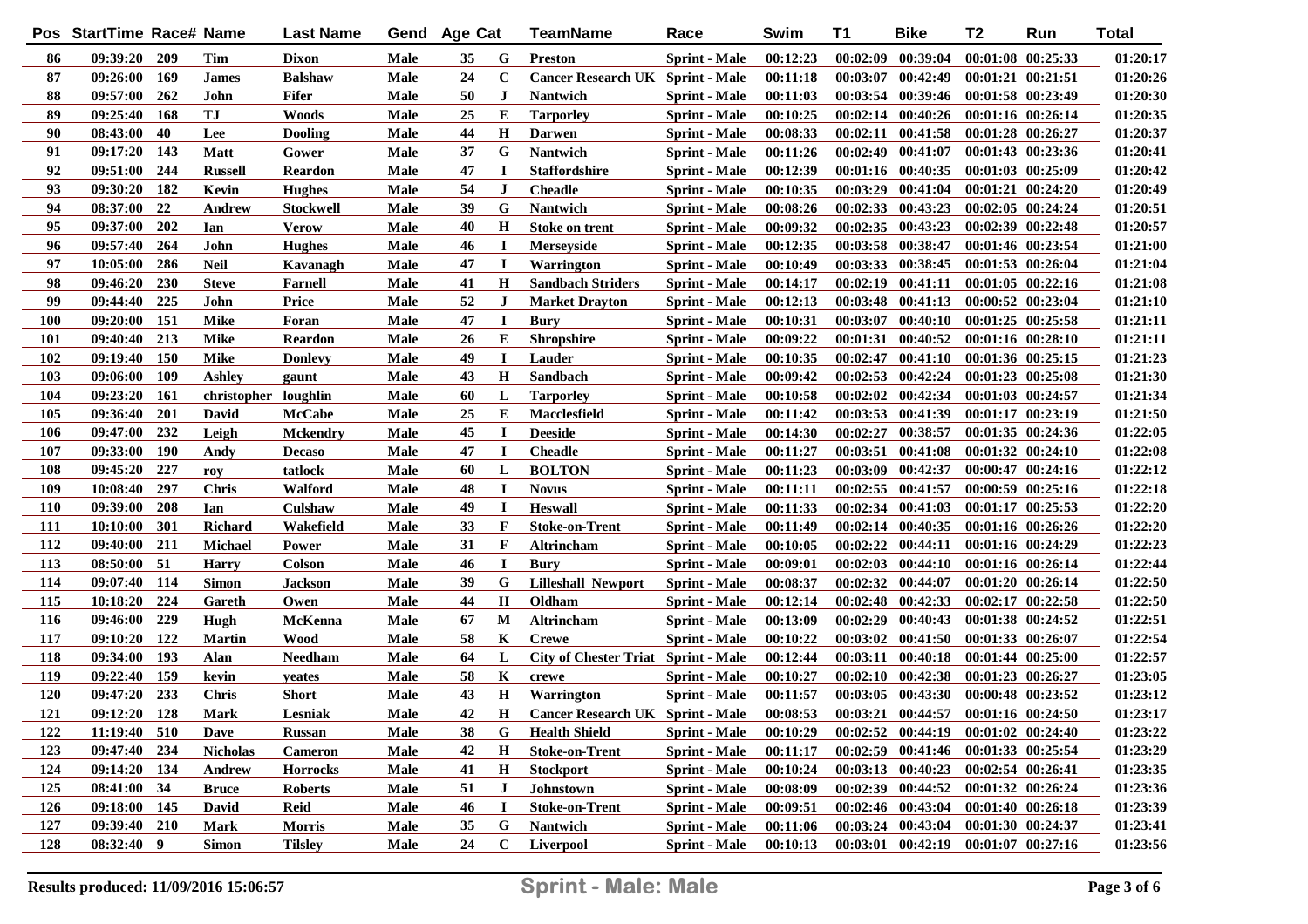|     | Pos StartTime Race# Name |                |                  | <b>Last Name</b> |      | Gend Age Cat |              | TeamName                                | Race                 | Swim     | T1       | <b>Bike</b>                         | T2                    | Run                   | <b>Total</b> |
|-----|--------------------------|----------------|------------------|------------------|------|--------------|--------------|-----------------------------------------|----------------------|----------|----------|-------------------------------------|-----------------------|-----------------------|--------------|
| 129 | 09:43:00 220             |                | <b>Richard</b>   | <b>Yates</b>     | Male | 51           | J            | <b>Nantwich</b>                         | <b>Sprint - Male</b> | 00:12:45 |          | $00:02:58$ $00:42:12$               | $00:01:59$ $00:24:05$ |                       | 01:23:59     |
| 130 | 09:50:00                 | 241            | <b>Darren</b>    | Ward             | Male | 49           | $\mathbf I$  | <b>Kingstone</b>                        | <b>Sprint</b> - Male | 00:11:49 |          | $00:03:54$ $00:44:23$               | 00:01:03 00:23:01     |                       | 01:24:10     |
| 131 | 10:12:40                 | 309            | Paul             | Turp             | Male | 37           | G            | Cancer Research UK Sprint - Male        |                      | 00:13:03 |          | $00:02:15$ $00:46:32$               | 00:01:03 00:21:31     |                       | 01:24:24     |
| 132 | 09:41:00                 | 214            | Alan             | <b>Doody</b>     | Male | 42           | $\mathbf H$  | Mario Luigi and Bo                      | <b>Sprint - Male</b> | 00:10:51 |          | $00:02:42$ $00:42:43$               | $00:01:35$ $00:26:42$ |                       | 01:24:33     |
| 133 | 10:04:00                 | 283            | Andrew           | <b>Middleton</b> | Male | 33           | $\mathbf F$  | birmingham                              | <b>Sprint</b> - Male | 00:12:40 |          | 00:03:07 00:45:02                   | $00:00:42$ $00:23:02$ |                       | 01:24:33     |
| 134 | 09:14:00                 | 133            | <b>Matt</b>      | Corroboy         | Male | 38           | G            | <b>Northwich</b>                        | <b>Sprint - Male</b> | 00:10:51 |          | $00:01:52$ $00:45:08$               | $00:01:15$ $00:25:30$ |                       | 01:24:36     |
| 135 | 10:04:40                 | 285            | <b>Stephen</b>   | <b>Hindmarsh</b> | Male | 40           | $\mathbf H$  | Sandbach                                | <b>Sprint</b> - Male | 00:14:12 |          | $00:03:01$ $00:43:02$               | 00:01:06 00:23:15     |                       | 01:24:36     |
| 136 | 08:30:20                 | $\overline{2}$ | Mark             | Wareham          | Male | 45           | $\mathbf I$  | <b>Paradise Tri</b>                     | <b>Sprint</b> - Male | 00:07:28 |          | $00:01:41$ $00:44:14$               | $00:01:51$ $00:29:23$ |                       | 01:24:37     |
| 137 | 09:44:00                 | 223            | Paul             | O'Donoghue       | Male | 38           | G            | Altrincham                              | <b>Sprint - Male</b> | 00:11:22 |          | $00:03:18$ $00:44:38$               | $00:01:19$ $00:24:05$ |                       | 01:24:42     |
| 138 | 09:52:00                 | 247            | Paul             | <b>Hardy</b>     | Male | 40           | $\mathbf H$  | <b>Manchester</b>                       | <b>Sprint</b> - Male | 00:11:41 |          | $00:02:34$ $00:46:15$               | $00:01:19$ $00:23:08$ |                       | 01:24:57     |
| 139 | 10:09:00                 | 298            | robert           | bonson           | Male | 50           | J            | crewe                                   | <b>Sprint</b> - Male | 00:15:36 |          | $00:02:21$ $00:43:24$               | 00:01:31 00:22:30     |                       | 01:25:22     |
| 140 | 09:29:00                 | 178            | <b>Lawrence</b>  | <b>Kelly</b>     | Male | 41           | $\mathbf H$  | <b>Cancer Research UK Sprint - Male</b> |                      | 00:10:01 |          | 00:03:53 00:44:07                   | 00:01:21 00:26:07     |                       | 01:25:29     |
| 141 | 09:31:20                 | 185            | Gary             | <b>Cashmore</b>  | Male | 53           | J            | <b>Cancer Research UK Sprint - Male</b> |                      | 00:10:00 |          | 00:03:40 00:45:56                   | $00:01:40$ $00:24:14$ |                       | 01:25:30     |
| 142 | 09:50:20                 | 242            | <b>James</b>     | <b>Williams</b>  | Male | 28           | E            | Giving It a Tri                         | <b>Sprint</b> - Male | 00:10:59 |          | 00:03:17 00:45:25                   |                       | $00:00:44$ $00:25:14$ | 01:25:39     |
| 143 | 10:08:00                 | 295            | <b>Thomas</b>    | Crompton         | Male | 29           | E            | <b>Novus</b>                            | <b>Sprint</b> - Male | 00:11:48 |          | $00:03:03$ $00:46:23$               |                       | $00:00:47$ $00:23:42$ | 01:25:43     |
| 144 | 09:21:40                 | 156            | <b>Alistdair</b> | Smith            | Male | 33           | $\mathbf F$  | <b>NORTHWICH</b>                        | <b>Sprint</b> - Male | 00:10:44 |          | $00:03:15$ $00:46:55$               |                       | $00:00:44$ $00:24:15$ | 01:25:53     |
| 145 | 09:27:20                 | 173            | <b>Martin</b>    | <b>Baines</b>    | Male | 32           | $\mathbf{F}$ | Nantwich                                | <b>Sprint</b> - Male | 00:10:08 |          | 00:03:11 00:48:48                   | $00:01:27$ $00:22:21$ |                       | 01:25:55     |
| 146 | 09:42:20                 | 218            | <b>Bob</b>       | <b>Dickinson</b> | Male | 60           | L            | Warrington                              | <b>Sprint</b> - Male | 00:11:41 |          | 00:02:38 00:43:22                   | 00:01:29 00:26:49     |                       | 01:25:59     |
| 147 | 09:48:00                 | 235            | <b>Chris</b>     | <b>Parlane</b>   | Male | 48           | П            | Northwich                               | <b>Sprint</b> - Male | 00:10:40 |          | 00:03:02 00:44:38                   |                       | $00:01:40$ $00:26:02$ | 01:26:02     |
| 148 | 09:35:20                 | 197            | <b>Steve</b>     | Birch            | Male | 53           | J            | Warrington                              | <b>Sprint - Male</b> | 00:11:15 |          | $00:04:33$ $00:43:31$               |                       | $00:01:02$ $00:25:43$ | 01:26:04     |
| 149 | 10:00:00                 | 271            | John             | <b>Martin</b>    | Male | 40           | $\mathbf H$  | <b>Sale</b>                             | <b>Sprint</b> - Male | 00:12:50 |          | $00:01:47$ $00:47:16$               | $01:12:10$ $00:47:46$ |                       | 01:26:17     |
| 150 | 10:16:20                 | 320            | John             | <b>Bridgwood</b> | Male | 61           | L            | newcastle                               | <b>Sprint</b> - Male | 00:09:13 |          | $00:03:42$ $00:45:16$               |                       | $00:01:35$ $00:26:38$ | 01:26:24     |
| 151 | 09:30:40                 | 183            | <b>Michael</b>   | Jones            | Male | 61           | L            | <b>Cheshire</b>                         | <b>Sprint</b> - Male | 00:12:17 |          | 00:02:33 00:44:39                   |                       | $00:01:31$ $00:25:30$ | 01:26:30     |
| 152 | 09:43:20                 | 221            | <b>Darren</b>    | Keen             | Male | 28           | Е            | Wendy day                               | <b>Sprint</b> - Male | 00:10:35 |          | $00:01:47$ $00:44:17$               |                       | 00:01:13 00:28:39     | 01:26:31     |
| 153 | 09:22:20                 | 158            | RICHARD          | <b>CROPPER</b>   | Male | 44           | $\mathbf H$  | SANDBACH                                | <b>Sprint</b> - Male | 00:11:37 |          | $00:03:40$ $00:41:18$               | $00:02:24$ $00:27:37$ |                       | 01:26:36     |
| 154 | 09:33:40                 | 192            | karl             | barlow           | Male | 42           | $\mathbf H$  | wirral                                  | <b>Sprint</b> - Male | 00:11:12 |          | $00:03:32$ $00:42:49$               |                       | 00:01:40 00:27:24     | 01:26:37     |
| 155 | 09:27:00                 | 172            | <b>Neil</b>      | Hand             | Male | 51           | J            | <b>Novus</b>                            | <b>Sprint</b> - Male | 00:10:12 |          | $00:03:15$ $00:44:10$               |                       | $00:02:15$ $00:26:46$ | 01:26:38     |
| 156 | 08:44:00                 | 43             | <b>Robert</b>    | Worthington      | Male | 58           | K            | <b>Nantwich</b>                         | <b>Sprint</b> - Male | 00:09:06 | 00:02:47 | 00:43:42                            |                       | 00:01:31 00:29:34     | 01:26:40     |
| 157 | 10:03:40                 | 282            | Lee              | <b>Vickers</b>   | Male | 32           | $\mathbf F$  | <b>EDS Vickers</b>                      | <b>Sprint</b> - Male | 00:14:45 |          | 00:03:52 00:43:18                   |                       | 00:02:11 00:22:34     | 01:26:40     |
| 158 | 09:13:00                 | <b>130</b>     | Andy             | Brook            | Male | 52           | J            | Goostrey                                | <b>Sprint</b> - Male | 00:10:17 |          | 00:02:08 00:41:30                   |                       | 00:01:16 00:31:39     | 01:26:50     |
| 159 | 09:49:20                 | 239            | <b>Dave</b>      | <b>Molyneux</b>  | Male | 51           | J            | Nantwich                                | <b>Sprint</b> - Male | 00:14:13 |          | 00:03:13 00:43:00                   |                       | 00:00:47 00:25:50     | 01:27:03     |
| 160 | 09:08:20                 | 116            | Matt             | <b>Taylor</b>    | Male | 36           | G            | <b>Matt Taylor</b>                      | <b>Sprint</b> - Male | 00:08:59 |          | 00:02:37 00:44:34                   |                       | 00:01:08 00:29:46     | 01:27:04     |
| 161 | 09:58:20                 | 266            | David            | Marshall         | Male | 25           | Е            | <b>Chester</b>                          | <b>Sprint</b> - Male | 00:13:09 |          | $00:02:21$ $00:46:13$               |                       | $00:01:14$ $00:24:14$ | 01:27:11     |
| 162 | 08:30:40                 | $\mathbf{3}$   | <b>James</b>     | Tams             | Male | 25           | Е            | <b>Neston Eagles</b>                    | <b>Sprint</b> - Male | 00:10:25 |          | 00:03:09 00:47:35                   |                       | 00:01:03 00:25:09     | 01:27:21     |
| 163 | $09:26:20$ 170           |                | Peter            | Petersen         | Male | 48           | $\mathbf I$  | <b>Great Dane</b>                       | <b>Sprint</b> - Male | 00:10:03 |          | $00:03:05$ $00:42:49$               | 00:02:36 00:28:54     |                       | 01:27:27     |
| 164 | 09:45:00 226             |                | Alex             | Roe              | Male | 29           | E            | Whitehaven                              | <b>Sprint - Male</b> | 00:13:48 |          | $00:03:56$ $00:43:12$               | $00:01:10$ $00:25:29$ |                       | 01:27:35     |
| 165 | $09:17:00$ 142           |                | <b>Philip</b>    | Crump            | Male | 53           | J            | <b>Northwich</b>                        | <b>Sprint - Male</b> | 00:09:40 |          | 00:02:56 00:41:58 00:01:33 00:31:35 |                       |                       | 01:27:42     |
| 166 | 09:59:00                 | 268            | <b>Benjamin</b>  | <b>Rowlands</b>  | Male | 35           | G            | Whitworth                               | <b>Sprint - Male</b> | 00:14:33 |          | $00:03:32$ $00:44:33$               | $00:00:47$ $00:24:20$ |                       | 01:27:45     |
| 167 | 10:21:40 336             |                | <b>Steve</b>     | Land             | Male | 33           | F            | <b>Ashton Under Lyne</b>                | <b>Sprint - Male</b> | 00:17:40 |          | $00:02:33$ $00:42:25$               | $00:01:03$ $00:24:05$ |                       | 01:27:46     |
| 168 | 09:25:20 167             |                | Damian           | Zelazowski       | Male | 40           | H            | Die Tri-ing                             | <b>Sprint - Male</b> | 00:09:30 |          | $00:03:00$ $00:45:02$               | $00:01:27$ $00:28:53$ |                       | 01:27:52     |
| 169 | 10:12:20 308             |                | John             | Lakes            | Male | 43           | H            | <b>Crewe</b>                            | <b>Sprint - Male</b> | 00:17:56 |          | $00:01:58$ $00:42:52$               | $00:01:07$ $00:24:01$ |                       | 01:27:54     |
| 170 | 08:34:00 13              |                | Joe              | <b>Burgess</b>   | Male | 30           | $\mathbf{F}$ | Sandbach                                | <b>Sprint - Male</b> | 00:12:22 |          | 00:04:16 00:47:59                   | 00:00:41 00:22:46     |                       | 01:28:04     |
| 171 | $08:31:40$ 6             |                | Tim              | Farmer           | Male | 45           | I            | <b>Alridge</b>                          | <b>Sprint</b> - Male | 00:07:50 |          | 00:02:45 00:42:33 00:01:23 00:33:35 |                       |                       | 01:28:06     |
|     |                          |                |                  |                  |      |              |              |                                         |                      |          |          |                                     |                       |                       |              |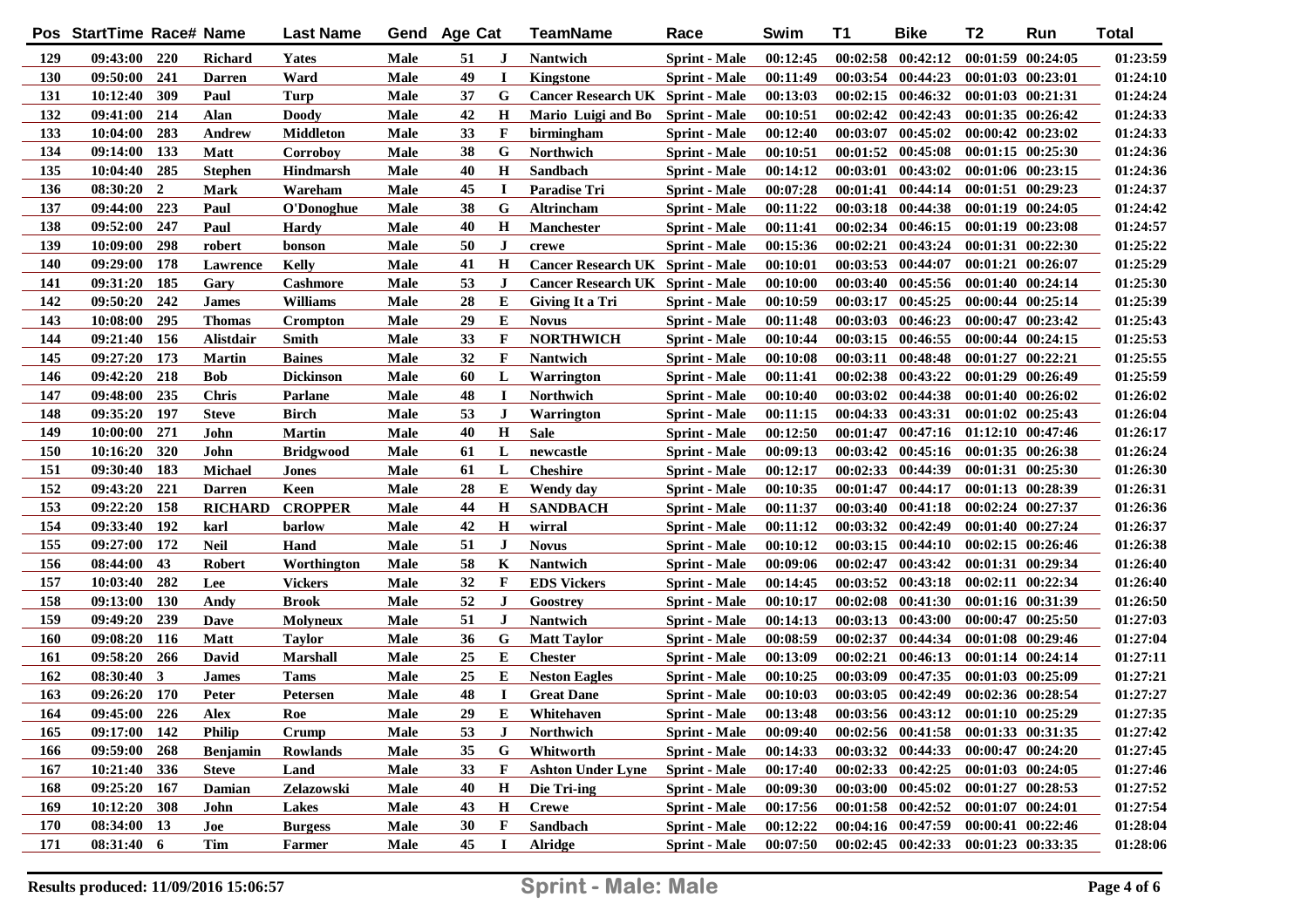|     | Pos StartTime Race# Name |            |                           | <b>Last Name</b> | Gend | Age Cat |              | <b>TeamName</b>                       | Race                 | Swim     | T1       | <b>Bike</b>                         | T <sub>2</sub>        | Run                   | <b>Total</b> |
|-----|--------------------------|------------|---------------------------|------------------|------|---------|--------------|---------------------------------------|----------------------|----------|----------|-------------------------------------|-----------------------|-----------------------|--------------|
| 172 | 09:56:00 259             |            | John                      | Burke            | Male | 50      | J            | <b>Nantwich</b>                       | <b>Sprint</b> - Male | 00:12:16 |          | $00:02:45$ $00:44:33$               | 00:01:28 00:27:29     |                       | 01:28:31     |
| 173 | 08:47:20                 | 53         | Danny                     | <b>Barlow</b>    | Male | 35      | G            | Wigan                                 | <b>Sprint</b> - Male | 00:10:03 |          | 00:03:46 00:43:24                   | $00:02:19$ $00:29:04$ |                       | 01:28:36     |
| 174 | 09:29:40                 | <b>180</b> | Matt                      | <b>Newsome</b>   | Male | 43      | Н            | <b>Ormskirk</b>                       | <b>Sprint</b> - Male | 00:12:09 |          | $00:03:23$ $00:47:11$               | $00:00:41$ $00:25:18$ |                       | 01:28:42     |
| 175 | 09:41:40                 | 216        | Graham                    | Woody            | Male | 45      | П            | Mario Luigi and Bo Sprint - Male      |                      | 00:10:49 |          | 00:03:06 00:44:09                   | $00:02:53$ $00:27:57$ |                       | 01:28:54     |
| 176 | 09:53:40                 | 252        | Dean                      | <b>Gatley</b>    | Male | 50      | J            | <b>Sandbach</b>                       | <b>Sprint</b> - Male | 00:11:43 |          | 00:04:59 00:43:31                   | 00:01:28 00:27:13     |                       | 01:28:54     |
| 177 | 09:37:20                 | 203        | Paul                      | Owens            | Male | 45      | п            | Cancer Research UK Sprint - Male      |                      | 00:10:14 |          | 00:03:23 00:43:27                   | 00:01:44 00:30:23     |                       | 01:29:11     |
| 178 | 09:35:40                 | 198        | Andrew                    | <b>Donaldson</b> | Male | 47      | $\mathbf I$  | <b>Alsager</b>                        | <b>Sprint</b> - Male | 00:11:25 |          | 00:03:36 00:43:56                   | $00:01:29$ $00:28:58$ |                       | 01:29:24     |
| 179 | 10:03:00                 | 280        | Malcolm                   | Sowerby          | Male | 52      | J            | <b>Liverpool</b>                      | <b>Sprint</b> - Male | 00:13:36 |          | $00:02:50$ $00:46:36$               | 00:01:34 00:24:48     |                       | 01:29:24     |
| 180 | 09:49:40                 | 240        | Jonathan                  | <b>Morris</b>    | Male | 48      | $\mathbf I$  | Nantwich                              | <b>Sprint</b> - Male | 00:12:33 | 00:03:57 | 00:43:54                            | $00:02:12$ $00:26:50$ |                       | 01:29:26     |
| 181 | 10:03:20                 | 281        | Lloyd                     | Smith            | Male | 25      | Е            | Winsford                              | <b>Sprint</b> - Male | 00:15:16 |          | $00:02:34$ $00:42:46$               | $00:01:10$ $00:27:55$ |                       | 01:29:41     |
| 182 | 09:54:00                 | 238        | Paul                      | <b>Houslay</b>   | Male | 33      | F            | <b>Widnes</b>                         | <b>Sprint</b> - Male | 00:11:26 |          | $00:02:47$ $00:47:14$               | $00:01:23$ $00:27:04$ |                       | 01:29:54     |
| 183 | 08:44:20                 | 44         | <b>Richard</b>            | <b>Noyes</b>     | Male | 45      | $\bf{I}$     | Wrexham                               | <b>Sprint</b> - Male | 00:08:59 |          | $00:03:58$ $00:47:30$               | $00:01:16$ $00:28:22$ |                       | 01:30:05     |
| 184 | 09:35:00                 | 196        | <b>Kristian</b>           | Kelly            | Male | 22      | $\mathbf C$  | <b>Novus</b>                          | <b>Sprint</b> - Male | 00:12:14 |          | $00:03:13$ $00:46:38$               | 00:01:11 00:26:55     |                       | 01:30:11     |
| 185 | 09:15:20                 | 137        | George                    | Wareham          | Male | 29      | E            | Withington                            | <b>Sprint</b> - Male | 00:10:51 |          | $00:05:04$ $00:48:51$               | 00:00:45 00:24:47     |                       | 01:30:18     |
| 186 | 10:11:40                 | 306        | Lee                       | Pridding         | Male | 46      | П            | <b>Manchester</b>                     | <b>Sprint</b> - Male | 00:14:06 |          | $00:02:06$ $00:45:10$               | 00:01:32 00:27:38     |                       | 01:30:32     |
| 187 | 11:20:40                 | 513        | Andrew                    | Hough            | Male |         |              | <b>Health Shield</b>                  | <b>Sprint</b> - Male | 00:12:52 | 00:03:19 | 00:47:39                            | $00:01:43$ $00:25:07$ |                       | 01:30:40     |
| 188 | 09:07:20                 | 113        | Aaron                     | <b>Hussey</b>    | Male | 38      | G            | <b>Stoke-on-Trent</b>                 | <b>Sprint</b> - Male | 00:08:54 |          | $00:04:15$ $00:49:05$               | $00:01:01$ $00:27:45$ |                       | 01:31:00     |
| 189 | 10:14:20                 | 251        | chris                     | brown            | Male | 33      | F            | <b>Denton</b>                         | <b>Sprint</b> - Male | 00:12:09 |          | $00:05:12$ $00:44:29$               | $00:01:00$ $00:28:27$ |                       | 01:31:17     |
| 190 | 09:51:40                 | 246        | <b>Barry</b>              | <b>Andrew</b>    | Male | 50      | $\bf J$      | Libby $\&$ the budgie s Sprint - Male |                      | 00:12:35 | 00:02:59 | 00:50:01                            | 00:01:09 00:24:39     |                       | 01:31:23     |
| 191 | 09:32:40                 | 189        | anthony                   | wicox            | Male | 55      | K            | stockport                             | <b>Sprint</b> - Male | 00:11:38 |          | 00:02:58 00:44:17                   | 00:01:40 00:31:06     |                       | 01:31:39     |
| 192 | 09:24:40                 | 165        | Patrick                   | <b>Moss</b>      | Male | 41      | $\bf H$      | Cancer Research UK Sprint - Male      |                      | 00:10:47 |          | 00:03:46 00:47:57                   | 00:01:38 00:27:35     |                       | 01:31:43     |
| 193 | 09:34:40                 | 195        | Darren                    | <b>McDonald</b>  | Male | 34      | F            | Warrington                            | <b>Sprint</b> - Male | 00:11:07 |          | 00:02:56 00:46:04                   | 00:01:56 00:29:52     |                       | 01:31:55     |
| 194 | 09:24:20                 | 164        | <b>BEN</b>                | <b>WARRILLOW</b> | Male | 42      | $\bf H$      | <b>WARRILLOW</b>                      | <b>Sprint</b> - Male | 00:11:50 |          | 00:04:22 00:51:39                   | $00:01:04$ $00:23:11$ |                       | 01:32:06     |
| 195 | 09:57:20                 | 263        | <b>Mark</b>               | Friend           | Male | 37      | G            | <b>Sale</b>                           | <b>Sprint</b> - Male | 00:14:39 |          | $00:02:34$ $00:52:52$               | $00:00:40$ $00:21:27$ |                       | 01:32:12     |
| 196 | 09:46:40                 | 231        | <b>Christopher Wilkie</b> |                  | Male | 33      | F            | <b>Totally Aktive</b>                 | <b>Sprint</b> - Male | 00:13:52 |          | 00:02:34 00:45:34                   | 00:00:53 00:29:29     |                       | 01:32:22     |
| 197 | 11:20:00                 | 511        | Dave                      | Long             | Male | 40      | $\bf H$      | <b>Health Shield</b>                  | <b>Sprint</b> - Male | 00:13:36 |          | 00:03:37 00:47:35                   | 00:01:34 00:26:06     |                       | 01:32:28     |
| 198 | 10:13:40                 | 312        | Tom                       | Goulden          | Male | 35      | G            | Cancer Research UK Sprint - Male      |                      | 00:14:30 |          | 00:04:13 00:47:57                   | $00:01:26$ $00:25:02$ |                       | 01:33:08     |
| 199 | 10:20:40                 | 333        | <b>Neil</b>               | McGuckin         | Male | 34      | $\mathbf{F}$ | Nantwich                              | <b>Sprint</b> - Male | 00:11:17 | 00:03:00 | 00:47:11                            | 00:01:24 00:30:19     |                       | 01:33:11     |
| 200 | 10:07:40                 | 294        | <b>Matt</b>               | Cornish          | Male | 35      | G            | <b>Novus</b>                          | <b>Sprint</b> - Male | 00:14:14 | 00:03:29 | 00:50:44                            | 00:01:22 00:23:25     |                       | 01:33:14     |
| 201 | 09:38:40                 | 207        | <b>Sean</b>               | Coe              | Male | 34      | F            | <b>Nantwich</b>                       | <b>Sprint</b> - Male | 00:12:10 | 00:03:07 | 00:45:45                            | $00:01:12$ $00:31:15$ |                       | 01:33:29     |
| 202 | 10:10:40                 | 303        | Michael                   | <b>Doherty</b>   | Male | 36      | G            | <b>Liverpool</b>                      | <b>Sprint</b> - Male | 00:10:48 | 00:02:20 | 00:51:02                            | 00:01:20 00:28:14     |                       | 01:33:44     |
| 203 | 10:06:40                 | 291        | <b>Andrew</b>             | <b>Brooks</b>    | Male | 51      | J            | Warrington                            | <b>Sprint</b> - Male | 00:14:03 |          | $00:02:18$ $00:41:45$               | $00:01:25$ $00:34:25$ |                       | 01:33:56     |
| 204 | 09:36:00                 | 187        | <b>Christopher Smith</b>  |                  | Male | 55      | K            | <b>Marie Curie</b>                    | <b>Sprint</b> - Male | 00:12:15 |          | 00:03:38 00:44:18                   | 00:03:27 00:30:20     |                       | 01:33:58     |
| 205 | 09:38:00                 | 205        | Stephen                   | <b>Beech</b>     | Male | 44      | Н            | <b>Nantwich</b>                       | <b>Sprint</b> - Male | 00:11:14 |          | $00:02:58$ $00:46:17$               |                       | $00:01:05$ $00:32:32$ | 01:34:06     |
| 206 | 09:43:40                 | 222        | John                      | <b>Barton</b>    | Male | 61      | L            | <b>WINSFORD</b>                       | <b>Sprint</b> - Male | 00:12:53 | 00:03:25 | 00:47:54                            | 00:01:31 00:29:25     |                       | 01:35:08     |
| 207 | 09:53:20                 | 228        | <b>Vincent</b>            | Friery           | Male | 60      | L            | <b>Liverpool</b>                      | <b>Sprint</b> - Male | 00:13:59 |          | 00:03:38 00:45:22                   | 00:05:19 00:26:52     |                       | 01:35:10     |
| 208 | 09:48:20 236             |            | <b>Brian</b>              | <b>Roberts</b>   | Male | 51      | $\bf J$      | Northwich                             | <b>Sprint</b> - Male | 00:12:15 |          | 00:04:24 00:47:51 00:00:54 00:30:04 |                       |                       | 01:35:28     |
| 209 | 10:12:00 307             |            | <b>Chris</b>              | <b>Townsend</b>  | Male | 32      | F            | <b>Didsbury</b>                       | <b>Sprint</b> - Male | 00:12:44 |          | $00:04:04$ $00:50:45$               | $00:00:40$ $00:27:29$ |                       | 01:35:42     |
| 210 | 09:54:20 254             |            | mark                      | pimlett          | Male | 47      | L            | warrington                            | <b>Sprint</b> - Male | 00:12:05 |          | $00:04:29$ $00:42:19$               | 00:02:12 00:34:39     |                       | 01:35:44     |
| 211 | 11:21:20 515             |            | Sam                       | <b>Williams</b>  | Male | 28      | E            | <b>Health Shield</b>                  | <b>Sprint</b> - Male | 00:13:15 |          | $00:04:19$ $00:52:35$               | $00:00:46$ $00:24:54$ |                       | 01:35:49     |
| 212 | 10:22:20 338             |            | <b>Nick</b>               | <b>Burd</b>      | Male | 24      | $\mathbf C$  | Nantwich                              | <b>Sprint</b> - Male | 00:15:28 |          | $00:03:10$ $00:50:29$               | $00:00:49$ $00:26:02$ |                       | 01:35:58     |
| 213 | 09:56:40                 | 261        | <b>Christopher Byatte</b> |                  | Male | 46      | П            | <b>Henbury</b>                        | <b>Sprint - Male</b> | 00:12:14 |          | $00:04:03$ $00:50:38$               | 00:01:56 00:27:19     |                       | 01:36:10     |
| 214 | 10:13:00 310             |            | Wayne                     | Capper           | Male | 34      | F            | Nantwich                              | <b>Sprint</b> - Male | 00:15:40 |          | 00:08:53 00:45:29 00:00:51 00:25:56 |                       |                       | 01:36:49     |